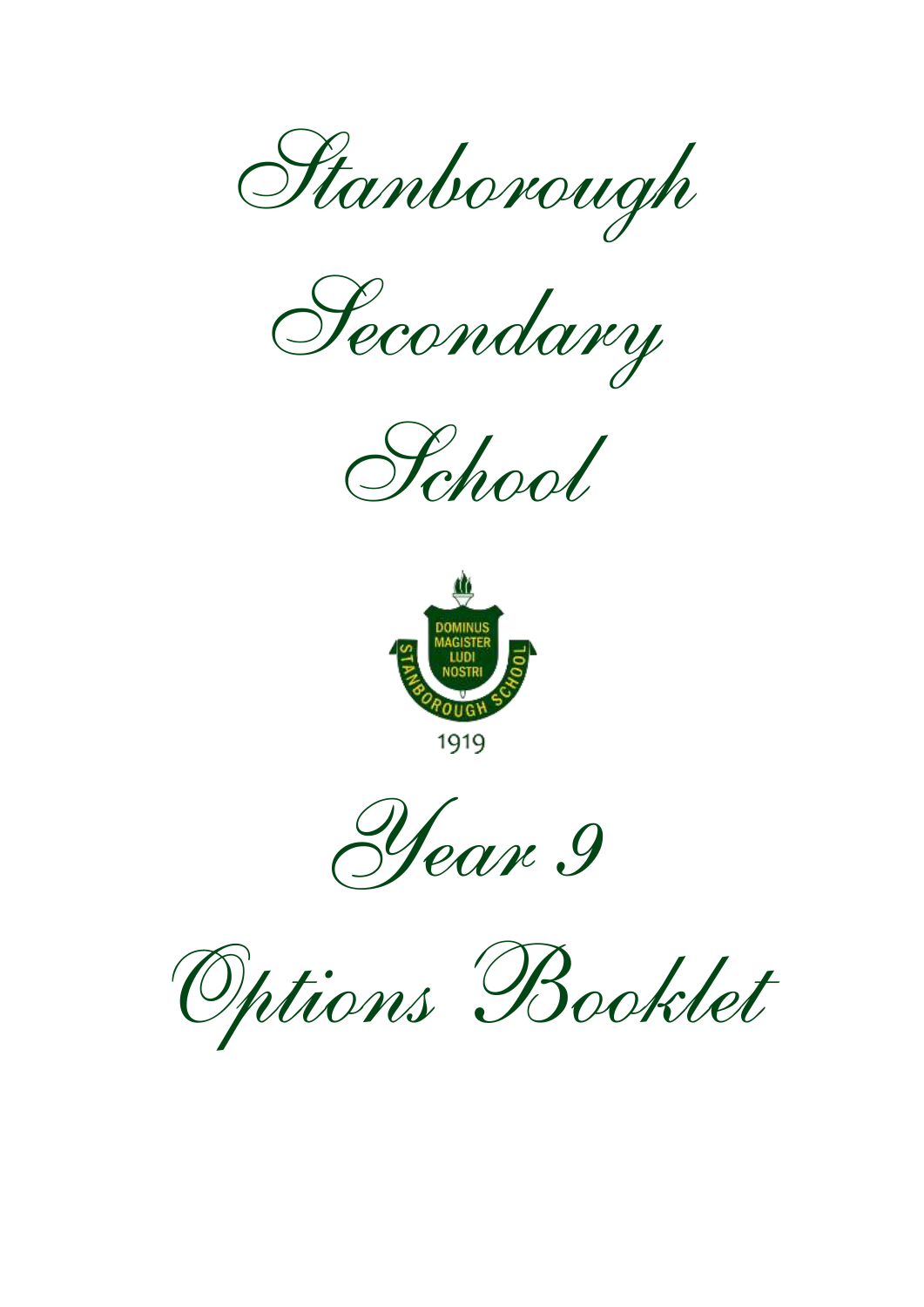

The GCSE course in Fine Art endorsed by the AQA examinations body will introduce you to a variety of experiences exploring a range of media, techniques and processes, including both traditional and new technologies. We will explore relevant images, artefacts and resources



from the past and recent times, including European and non-European examples integral to our investigation and creative process. Responses to these examples will be taught through practical and critical activities that develop our understanding of different styles, genres and traditions.

There are four assessment objectives in which we will learn to show evidence in the context of; skills, presentation, processes used, and the art piece created.

#### **Areas of Study**

There are many areas of Fine Art to choose from, they include painting and drawing, mixed media including collage and assemblage, sculpture, printmaking, etching, screen printing, marbling, silk painting and new media.  There is an expectation that we will be able to demonstrate practical skills in the context of our chosen areas of study.  

#### **Skills and Techniques**

Demonstrate skills and techniques in the context of our chosen area of study.

- making appropriate use of colour, line, tone, texture, shape and form
- using different approaches to recording images such as, observation, analysis, expression and imagination
- showing in our work an understanding of the conventions of representational and abstract/nonpresentational imagery and genres
	- investigate different disciplines (ways of working), as appropriate to our chosen area of study
	- show evidence of an understanding of spatial qualities, composition, rhythm, scale and structure
	- show evidence of the use of effective working practices.

#### **Knowledge and understanding**

By the end of this two-year course, we will be able to show knowledge and understanding of;

- how ideas, feelings and meaning are conveyed in images, artefacts and products
- a range of fine art processes in two and/or three-dimensions, traditional and new media and technologies
	- how images, and products relate to our social, historical, vocational and cultural contexts
	- a variety of approaches, methods and intentions of contemporary and historical artists, craftspeople and designers from different cultures and their contribution to continuity and change in society
	- A working art vocabulary and knowledge of specialist terms.

Component 1 - 60% weighting - 10-hour controllers test – prep. produced in year 11 term 2  Component 2 - 40% weighting - 5-hour mock exam – prep produced in year 11 term 1 

*For further information, please contact Ms S Sinclair*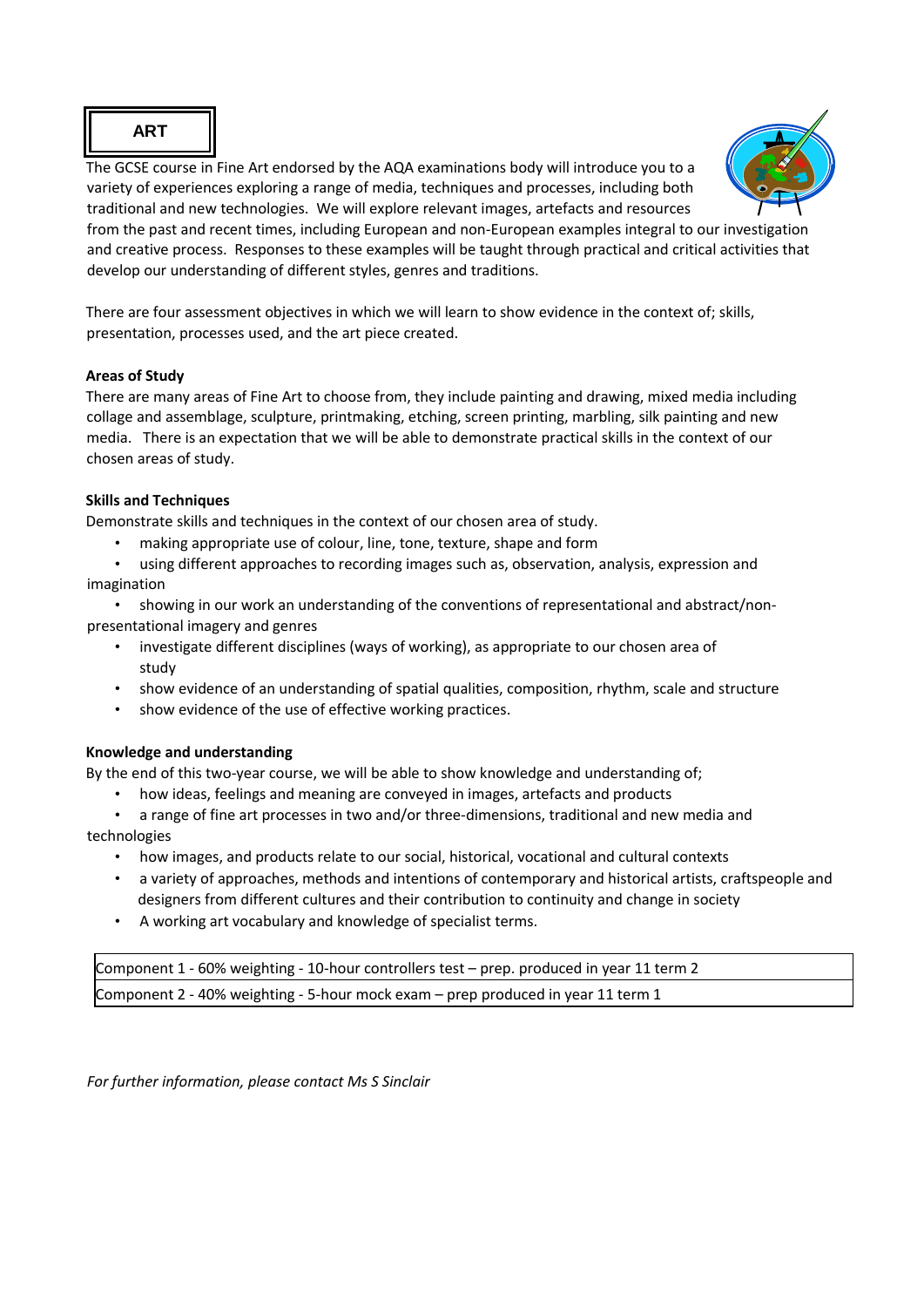# **BUSINESS**





We aim to give you a good understanding of key areas in business and help you to develop your business ideas. The skills developed are communication skills, application, analysis and evaluation.

The areas studied are:

Business activity, marketing, people, operations, finance and influences on business.

Students are encouraged to keep up to date with business issues by reading the business section of newspapers, business magazines and watching business programmes.

#### **Assessment**

| Paper 1<br>Business activity, marketing<br>and people        | 80 marks | 1 hour 30 minutes | 50% |
|--------------------------------------------------------------|----------|-------------------|-----|
| Paper 2<br>Operations, finance and<br>influences on business | 80 marks | 1 hour 30 minutes | 50% |

Examining Body: OCR181164

Subject Code: J204

*For further details, please see Mrs E Hussey*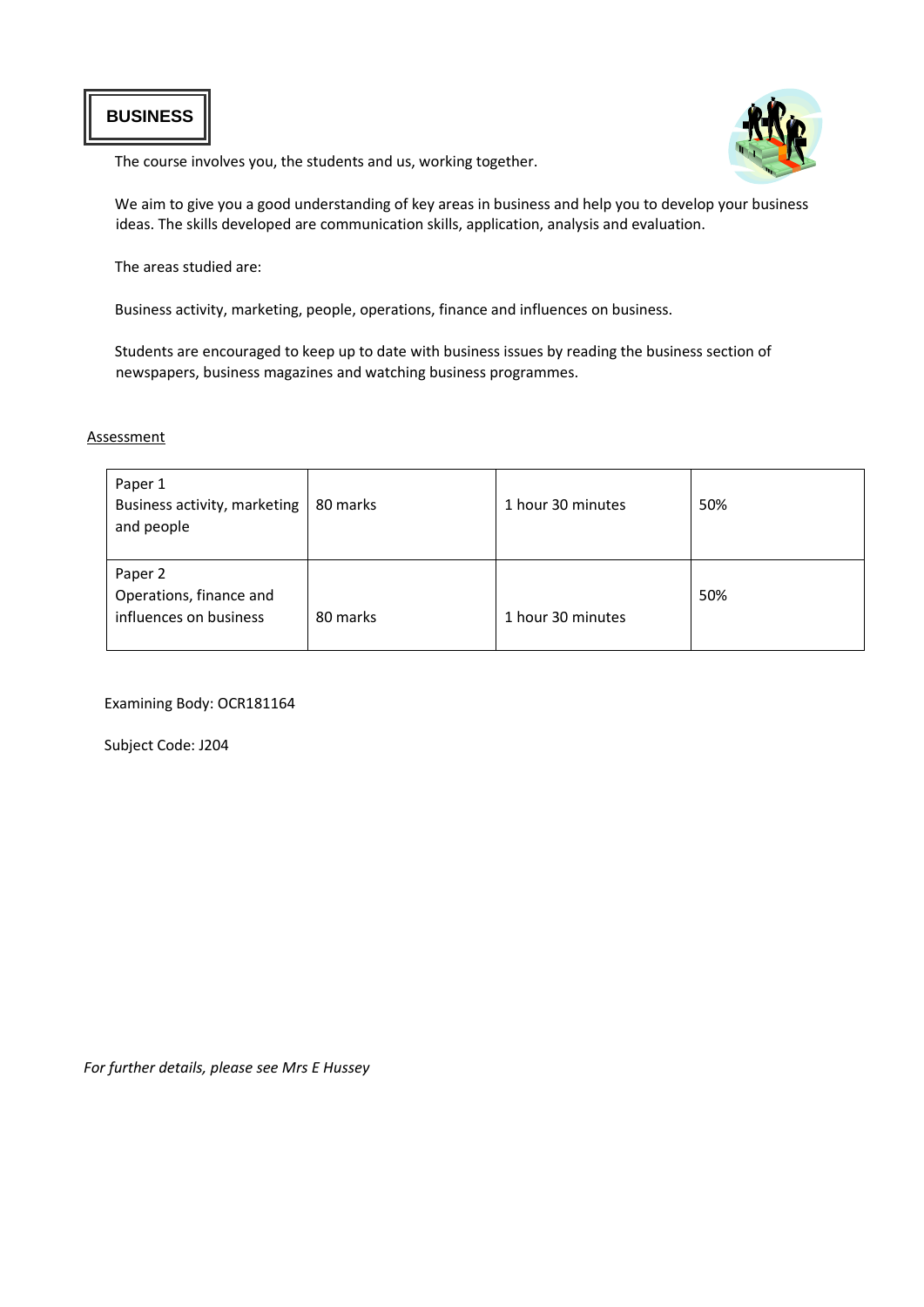# **Computer Science**

The GCSE in Computer Science encourages students to develop their understanding and application of the core concepts in computer science. It will stimulate their problem solving and creative skills, but most of all their analytical skills. For this reason, Computer science will be beneficial regardless of the direction you aspire to go. Students will analyse problems in computational terms and devise creative solutions by designing, writing, testing and evaluating programs. They will be given real life cases, putting the theory straight to the test.

Why study Computer Science:

- The IT sector has a global shortage. It is predicted that the skills gap will reach a global shortage of 4.3 million by 2030
- Computing enables you to make a positive difference in the world
- Dominates the top 3 courses producing highest earning after University graduation

The possible career choices for obtaining a degree in computer science are:

- Software programmer
- Games developer
- Cyber security specialist

To take advantage of the great opportunities within IT you will need to start here by obtaining GCSE in Computer science.

| Content overview                           | Assessment overview                |                                              |
|--------------------------------------------|------------------------------------|----------------------------------------------|
| Computer systems                           |                                    |                                              |
| Systems Architecture                       |                                    |                                              |
| Memory                                     | Computer systems                   |                                              |
| Storage                                    | (01)                               |                                              |
| Wired and wireless networks                | 80 marks                           | 50% of total GCSE                            |
| Network topologies, protocols and layers   | 1 hour and 30 minutes Written      |                                              |
| System security                            | paper                              |                                              |
| System software                            | (no calculators allowed)           |                                              |
| Ethical, legal, cultural and environmental |                                    |                                              |
| concerns                                   |                                    |                                              |
| Computational thinking, algorithms and     |                                    |                                              |
| programming                                | Computational thinking, algorithms |                                              |
| Algorithms <sup>*</sup>                    | and programming<br>(02)            |                                              |
| Programming techniques                     | 80 marks                           | 50% of total GCSE                            |
| Producing robust programs                  | 1 hour and 30 minutes Written      |                                              |
| Computational logic                        |                                    |                                              |
| Translators and facilities of languages    | paper<br>(no calculators allowed)  |                                              |
| Data representation                        |                                    |                                              |
| <b>Programming Project</b>                 |                                    |                                              |
| Programming techniques                     |                                    | Formal requirement<br>consolidates the       |
| Analysis                                   | 20 timetabled hours                |                                              |
| Design                                     |                                    | learning across the<br>specification through |
| Development                                |                                    | practical activity.                          |
| Testing and evaluation and conclusions     |                                    |                                              |

*For further details, please contact Mr L Musa*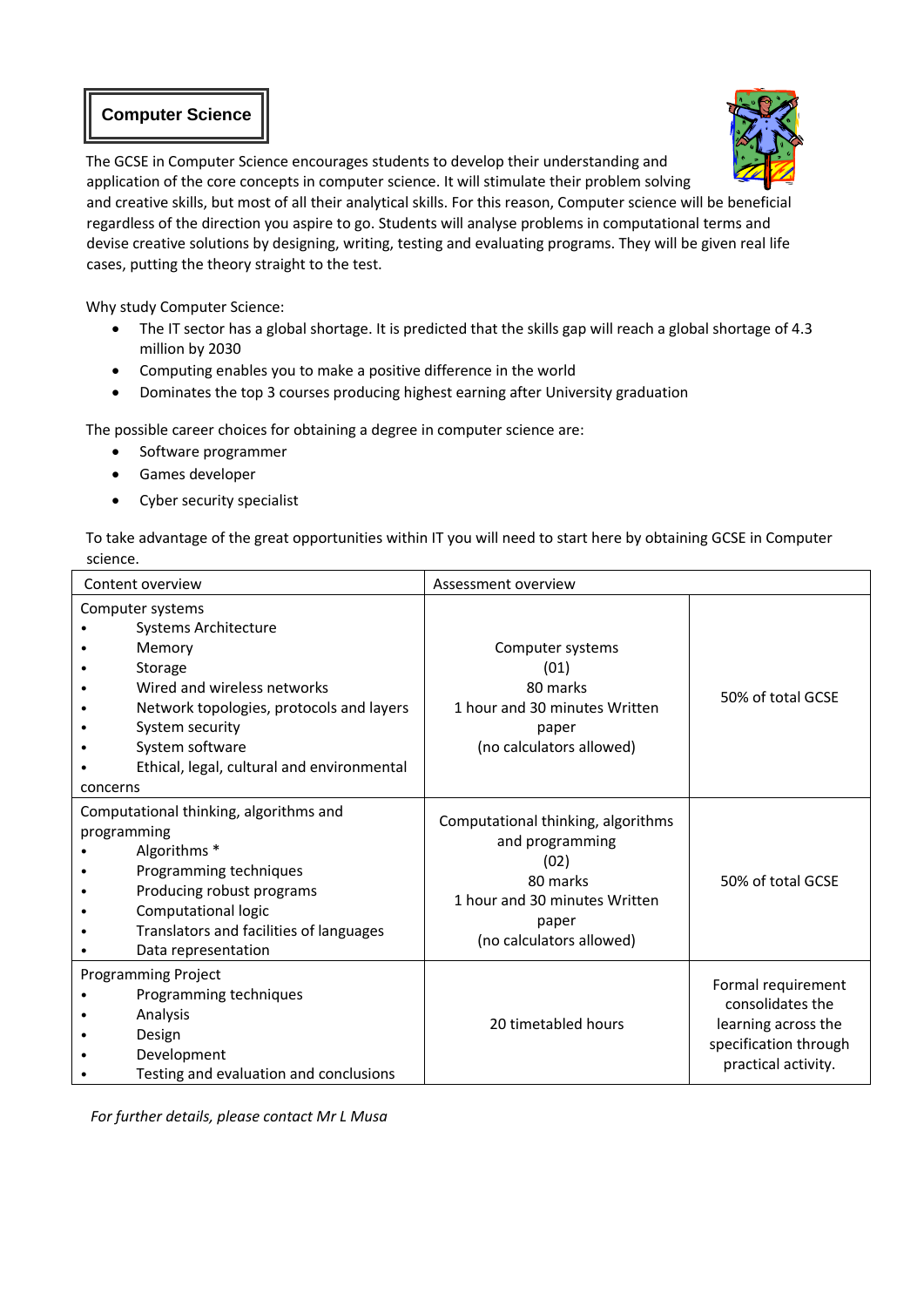# **ENGLISH LANGUAGE/LITERATURE**



The English Department prepares all students to sit the AQA examinations in English Language and English Literature. The main skills that pupils will develop are: oral skills, different types and styles of writing, the ability to analyse language and to state its effect. We also encourage pupils to develop an enjoyment for reading and lifelong learning.

#### **ENGLISH LANGUAGE**

Students will be required to sit two papers. Paper I is entitled *Explorations in Creative Reading and Writing* and Paper 2 is *Writer's Viewpoints and perspectives.* Both papers will assess reading and writing. Both papers will last for 1 hour and 45 minutes and each is worth 50% of the total marks. There is a separate Spoken Language Assessment which is marked as: Pass, Merit and Distinction. This is video recorded and sent to the examining body – AQA.

All texts used in the examination will be unseen. Therefore, students need to hone their ability to interact meaningfully with texts, particularly texts from the 19th, 20th and 21st centuries.

Heavy emphasis will be placed on equipping students with the knowledge and skills that will empower them to write effectively and coherently, while learning about linguistic conventions for reading, writing and spoken language. Students will also be taught exam techniques and provided with multiple opportunities to practise answering exam style questions.

### **ENGLISH LITERATURE**

Students will be assessed on two papers. Paper 1: Shakespeare and the 19th century novel (40% of GCSE marks). Paper 2: Modern texts and poetry (60% of GCSE marks).

Paper 1 has two sections:

- A. Section A: students will be required to write in detail about an extract from the play they have studied. They will then be required to write about the play as a whole.
- B. Section B The 19th-century novel: students will answer one question on Pride and Prejudice by Jane Austen.

Paper 2 has three sections:

- A. Section A Modern texts: will require students to answer one essay question from a choice of two.
- B. Section B Poetry: students will answer one comparative question on one named poem printed on the examination paper and one other poem from the Power and Conflict Cluster.
- C. Section C Unseen poetry: students will answer two questions. One question will be on an unseen poem and one question will require them to compare this unseen poem with a second unseen poem.

All assessments will be closed book, so students need to study the texts thoroughly. Emphasis will be placed on empowering each student to become a critical reader who is able to evaluate the effect of the writer's language, structure, and form on the reader. Students will also be provided with multiple opportunities to analyse and evaluate; discuss and maintain a point of view; select and emphasise key points; and use relevant quotations and detailed textual references to support their points.

Parents can help by ensuring that each student has a personal copy of the texts. This will enable students to make meaningful, personal notes/annotations in their texts. It will also make revising for internal and external examinations easier for each student.

*For further information, please visit:<http://www.aqa.org.uk/subjects/english/gcse/english-literature-8702> http://www.aqa.org.uk/subjects/english/gcse/english-language-8700 OR contact Mrs E Hussey*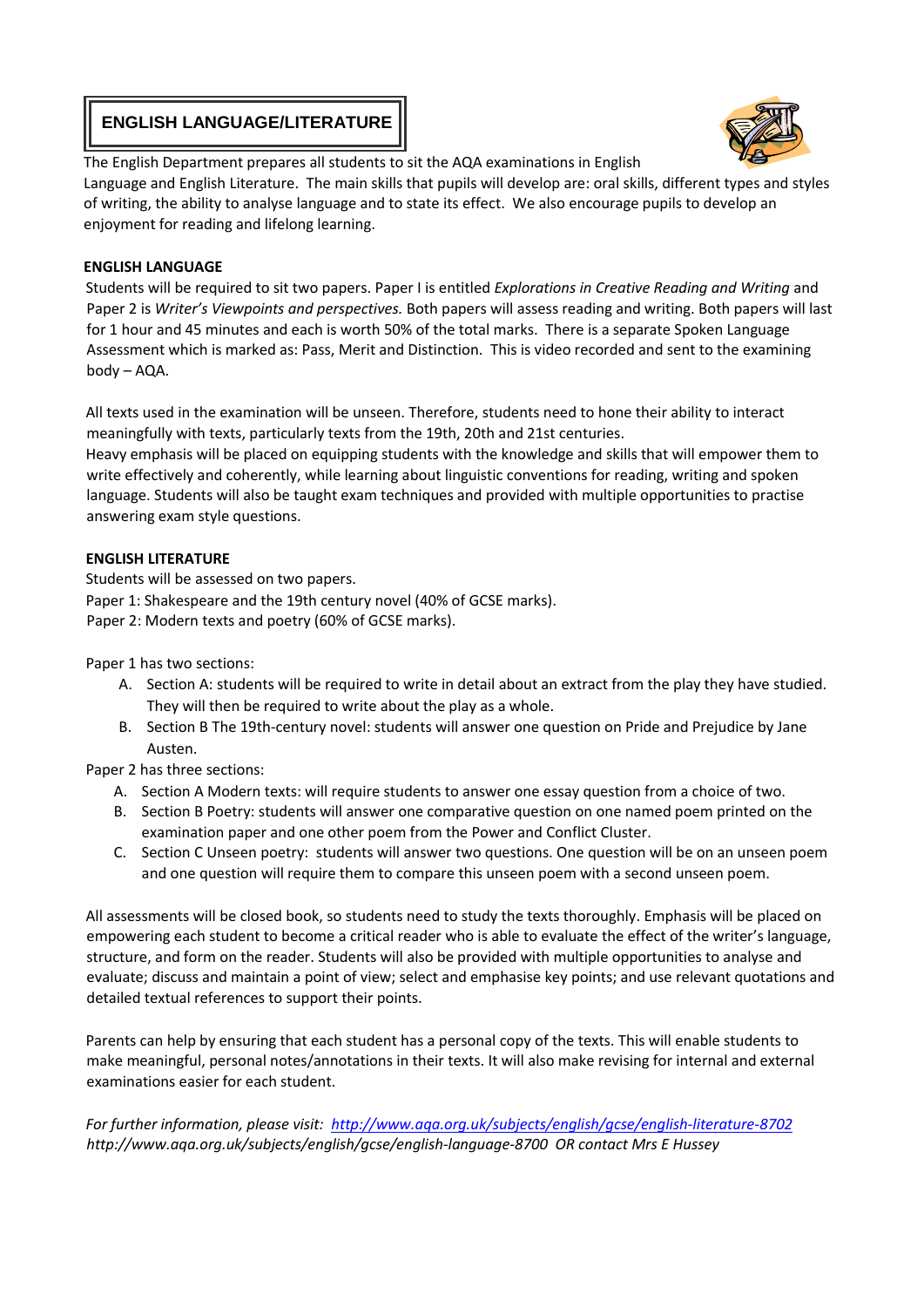# **MODERN LANGUAGES: FRENCH AND SPANISH**



French and Spanish are taught at GCSE level to almost all pupils in years 10 and 11. The syllabus covered is that of AQA (Assessment and Qualification Alliance) exam board. The course aims to develop effective communication and understanding of the language as well as developing knowledge of countries and communities where French and Spanish are spoken.

Pupils are assessed in the following skills

| Listening | 25% (External examination) |
|-----------|----------------------------|
| Speaking  | 25% (External examination) |
| Reading   | 25% (External examination) |
| Writing   | 25% (External examination) |

Pupils are assessed by a final examination in Listening, Speaking, Reading and Writing. There are 2 tiers within each skill:

- 1. Foundation Tier: Grades 1 5
- 2. Higher Tier: Grades 4 9

Based on progress throughout the two-year course the Teacher will make the final decision whether the child will be entered for the Foundation or Higher Tier for all four examinations. Candidates may not be entered for any combination of Foundation or Higher Tier papers. No dictionaries are allowed in the final examinations.

Candidates will be required to show knowledge of the following three themes:

- **❖** Theme 1 IDENTITY AND CULTURE
	- Topic 1: Me, my family and friends
	- Topic 2: Technology in everyday life
	- Topic 3: Free-time activities
	- Topic 4: Customs and festivals in French-speaking countries/communities
- Theme 2 LOCAL, NATIONAL, INTERNATIONAL AND GLOBAL AREAS OF INTEREST
	- Topic 1: Home, town, neighbourhood and region
	- Topic 2: Social issues
	- Topic 3: Global issues
	- Topic 4: Travel and tourism
- $\cdot$  Theme 3 CURRENT AND FUTURE STUDY AND EMPLOYMENT
	- Topic 1: My studies
	- Topic 2: Life at school/college
	- Topic 3: Education post-16
	- Topic 4: Jobs, career choices and ambitions

ICT, Citizenship, Spiritual, Moral, Ethical, Social & Cultural Issues, Health, Safety and Environmental Issues and the European Dimension can be included in any of the above contexts. Candidates are required to show knowledge of a nationally agreed list of grammar and linguistic structures.

*For further information please contact Mrs L Mabhena (Spanish teacher) and Mr E N'guessan (French teacher)*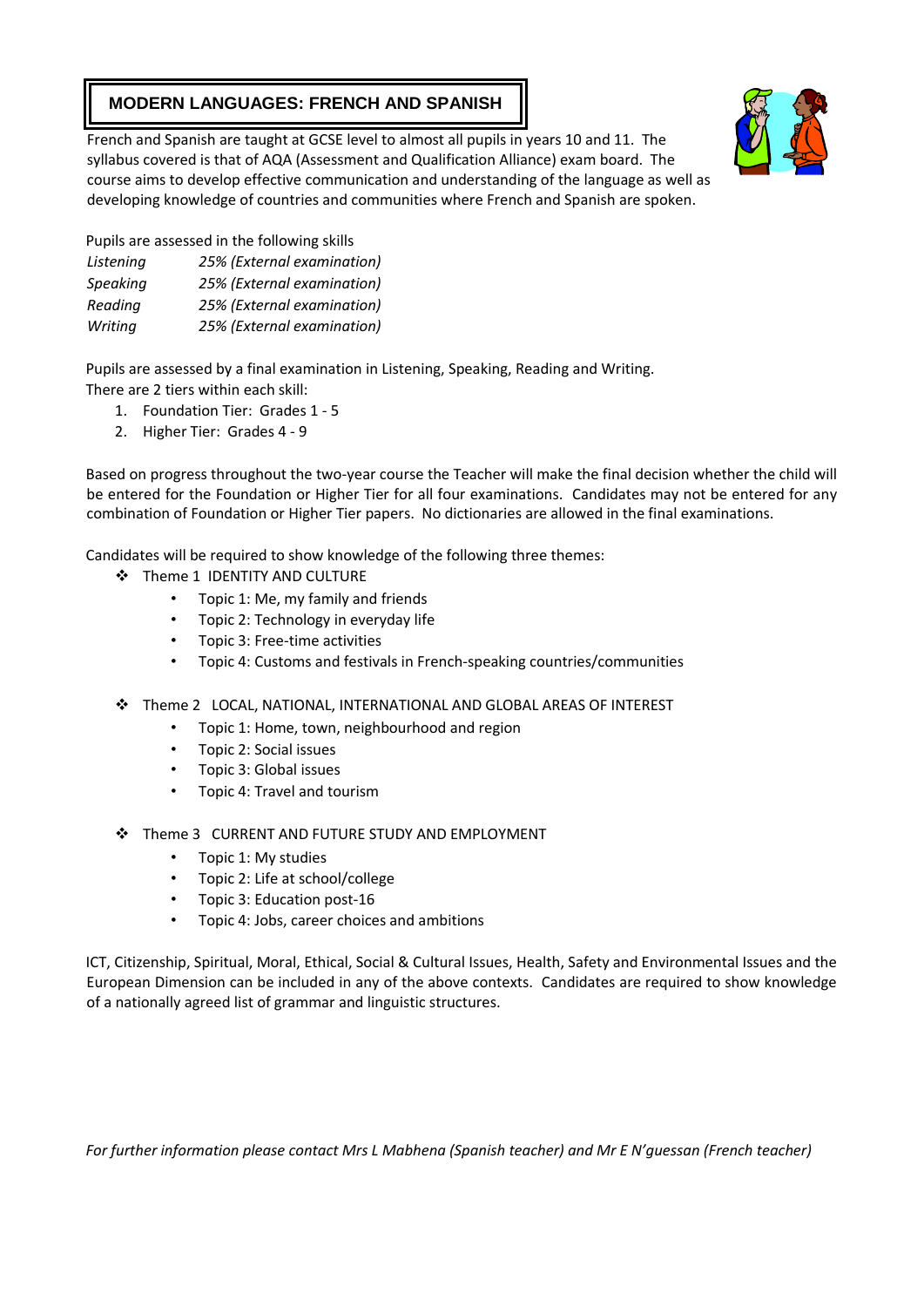# **GEOGRAPHY**



In GCSE Geography, you will study the relationships between PEOPLE and the ENVIRONMENTS in which they LIVE, WORK and PLAY. Geography is an interesting and intellectually stimulating subject. It enhances our understanding and appreciation of the complex and dynamic world in which we live; encouraging us act locally but think globally. It is unique among the social sciences in instigating debate about the long–term sustainability of our planet, with engaging topical subjects such as the concept development, global warming, resource management and desertification. The study of Geography further develops a good understanding of maps and a range of investigative and problem-solving skills both inside and outside the classroom. As such, it prepares pupils for adult life and employment.

We follow the AQA Geography syllabus. The Scheme of Assessment comprises three components:

## PAPER 1: CHALLENGES IN THE PHYSICAL ENVIRONMENT

This unit develops an understanding of the tectonic, geomorphological, biological and meteorological processes and features in different environments. It provides you with the knowledge about the need for management strategies governed by sustainability and consideration of the direct and indirect effects of human interaction with the Earth and the atmosphere. Specific topics include:

- Tectonic hazards
- Weather hazards
- Climate change
- Ecosystems
- River, glacial and coastal landscapes
- Assessment: written exam 1 hour 30 minutes
- Weighting: 35% of the total marks

## PAPER 2 CHALLENGES IN THE HUMAN ENVIRONMENT

This unit is concerned with human processes, systems and outcomes and how these change both spatially and temporally. You will develop an understanding of the factors that produce a diverse variety of human environments; the dynamic nature of these environments that change over time and place; the need for sustainable management; and the areas of current and future challenge and opportunity for these environments.

Specific topics include

- Urbanisation
- Globalisation
- Sustainable development
- The development gap
- Emerging economies
- The changing UK economy
- Resource management e.g. food, water, energy
- Assessment: written exam 1 hour 30 minutes
- Weighting: 35% of the total marks

## PAPER 3 GEOGRAPHICAL APPLICATIONS AND SKILLS

The Geographical applications unit is designed to be synoptic in that students will be required to draw together knowledge, understanding and skills from the full course of study. It is an opportunity for students to show their breadth of understanding and an evaluative appreciation of the interrelationships between different aspects of geographical study. It is split into two main sections: Section A: Issue evaluation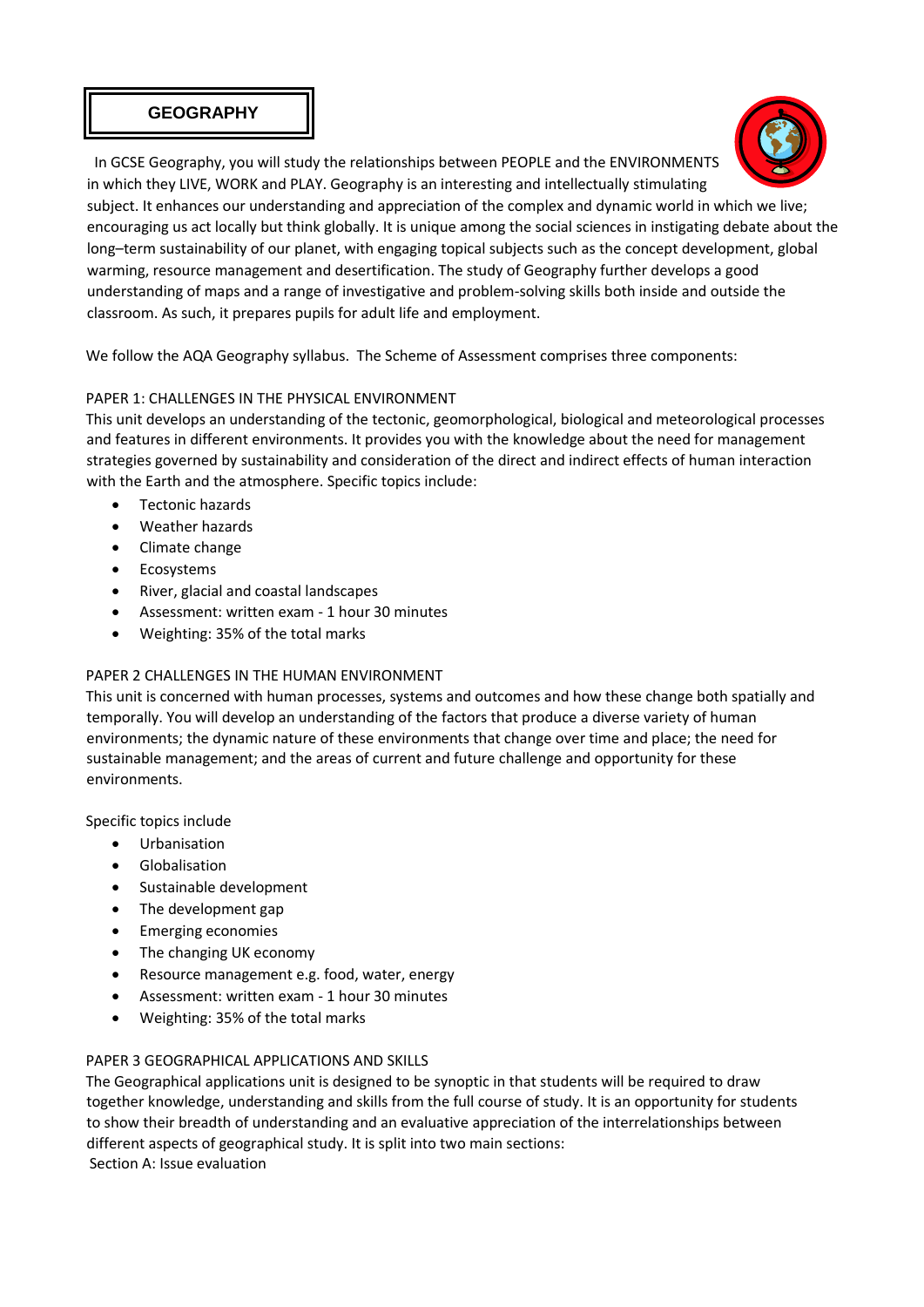This section contributes a critical thinking and problem-solving element to the assessment structure. Students will develop a critical perspective on the issue(s) studied, consider the points of view of the stakeholders involved, make an appraisal of the advantages and disadvantages, and evaluate the alternatives.

### Section B: Fieldwork

This aspect of the course seeks to emerge theory and practice. Students will undertake two geographical enquiries in contrasting environments, each of which must include the use of primary data, collected as part of a fieldwork exercise. Candidates produce approximately 2000 word essay in each of the two enquiries. Students will be expected to:

- a) Select, adapt and use a variety of skills and techniques to present data, including graphical, cartographic, and statistical and ICT skills.
- b) Apply knowledge and understanding to interpret, analyse and evaluate information and issues related to the geographical enquiry in question.
- Assessment: written exam 1 hour 15 minutes
- Weighting: 30% of the total marks.

*For further information, please contact Mr E Amo-Adjei and Mr Burrill.*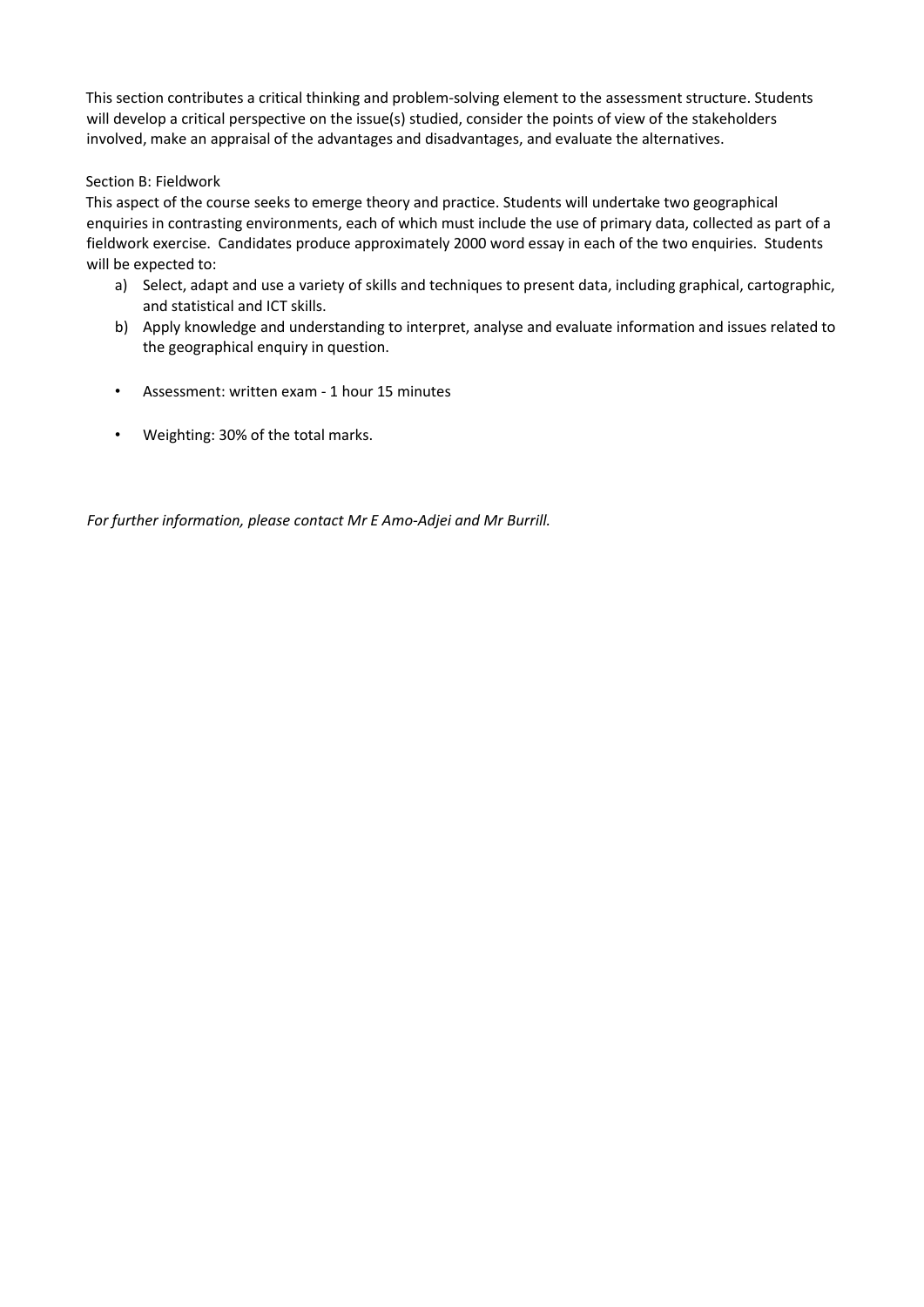

*["](http://www.brainyquote.com/quotes/quotes/e/edmundburk382368.html?src=t_history)[Those who don't know history are destined to repeat it.](http://www.brainyquote.com/quotes/quotes/e/edmundburk382368.html?src=t_history)["](http://www.brainyquote.com/quotes/authors/e/edmund_burke.html) [Edmund Burke](http://www.brainyquote.com/quotes/authors/e/edmund_burke.html)*

Why was history repeating itself when Allied armies fought in Afghanistan? Why did the United Kingdom finance Hitler and the United States of America equip Osama Bin Laden? If why things happen interests you, come and ask about GCSE History.

By the end of the course, you will have developed and honed essential study skills, such as the ability to locate and extract information; analysis and organisation of information and construction of logical argument. You should also have gained an understanding of why things happen and of continuity and change, why historical interpretations differ and a lot more; skills necessary for further and higher education.

As a key requirement, you should be able to write well and enjoy and appreciate perspectives that are different from yours. Students work individually and in groups preparing and presenting topics to the rest of the class.

The GCSE course covered is Edexcel History. Summary details:

Paper 1 – British Thematic Study with Historic Environment

Total marks: 52 Weighting: 30% Time: 1 hour 15 minutes

- $\cdot$  Crime and punishment through time, c1000 present
- Whitechapel, c1870 –c1900: Crime, policing and the inner city

Paper 2 – Period Study and British Depth Study

Total marks: 64 Weighting: 40% Time: 1 hour 45 minutes

- Superpower relations and the Cold War, 1941–91
- Henry VIII and his ministers 1509-1540

Paper 3 – Modern Depth Study

Total marks: 52 marks Weighting: 30% Time: 1 hour 20 minutes

Weimar and Nazi Germany, 1918–39

*For further information, please contact Mr E Amo-Adjei.*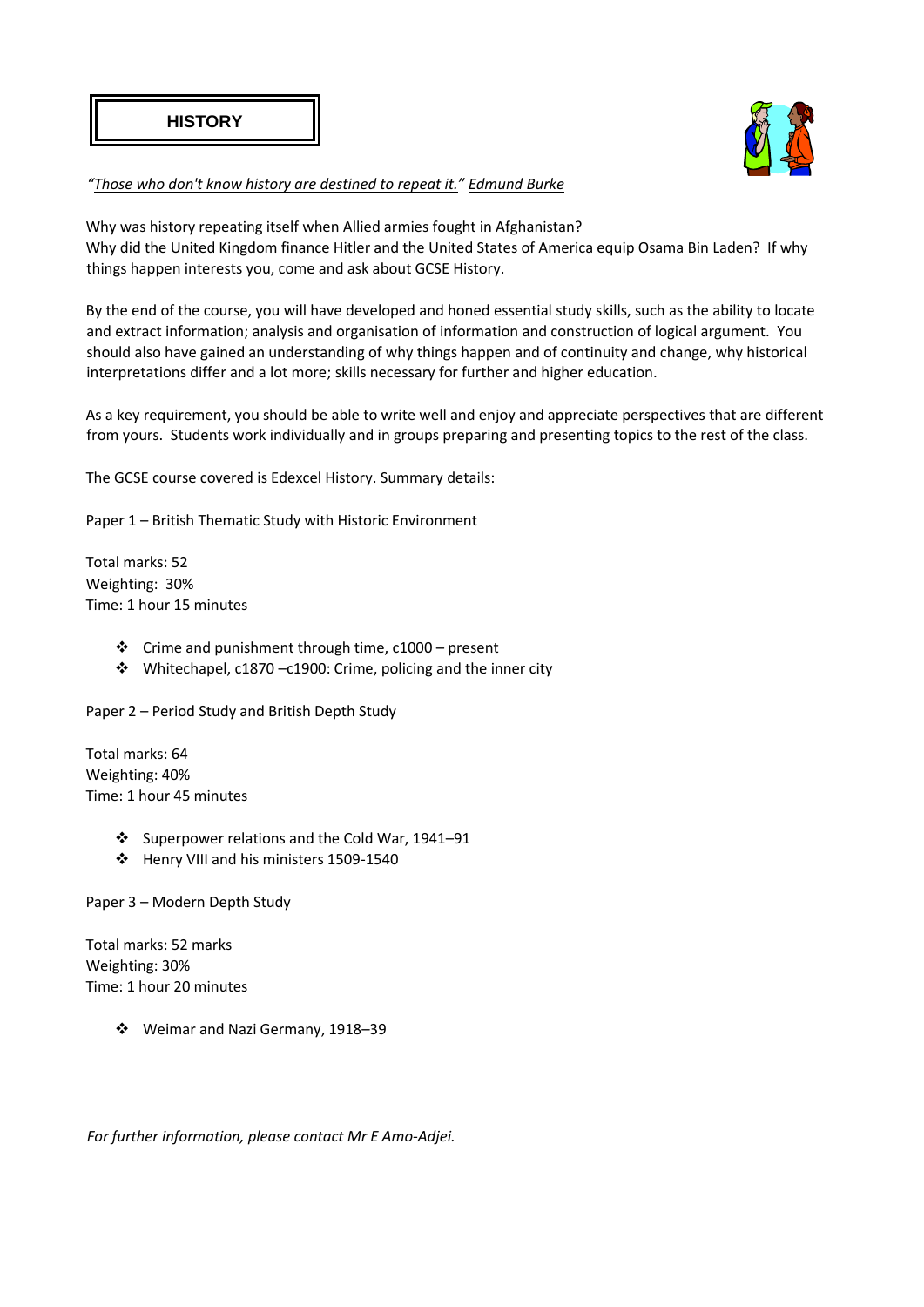

AIMS:

• To make Maths lessons challenging, exciting and accessible so that pupils can gain new knowledge and skills



- To equip each student with Mathematical skills needed for their adult life
- To communicate the elegance and power of Mathematics in its ability to model simple events in a complex world
- To help each pupil gain the highest qualifications according to their ability

#### COMPULSORY COURSE:

Mathematics is compulsory. All students follow the Edexcel Higher Tier curriculum.

The textbook used is CGP – Mathematics for GCSE &IGCSE – Higher level However, teachers use other textbook and resource material to supplement this.

At the end of the course, all students write the Higher Tier exam for Edexcel. This consists of:

- one paper with no calculator allowed
- two papers with calculators allowed

At the end of Mock Exams in Year 11 some students, in consultation with parents/carers, may be offered the possibility of sitting the Foundation paper instead of the Higher paper.

The level and grades to be obtained are as follows: HIGHER Grades 9, 8, 7, 6, 5, 4, 3, U FOUNDATION Grades 5, 4, 3, 2, 1, U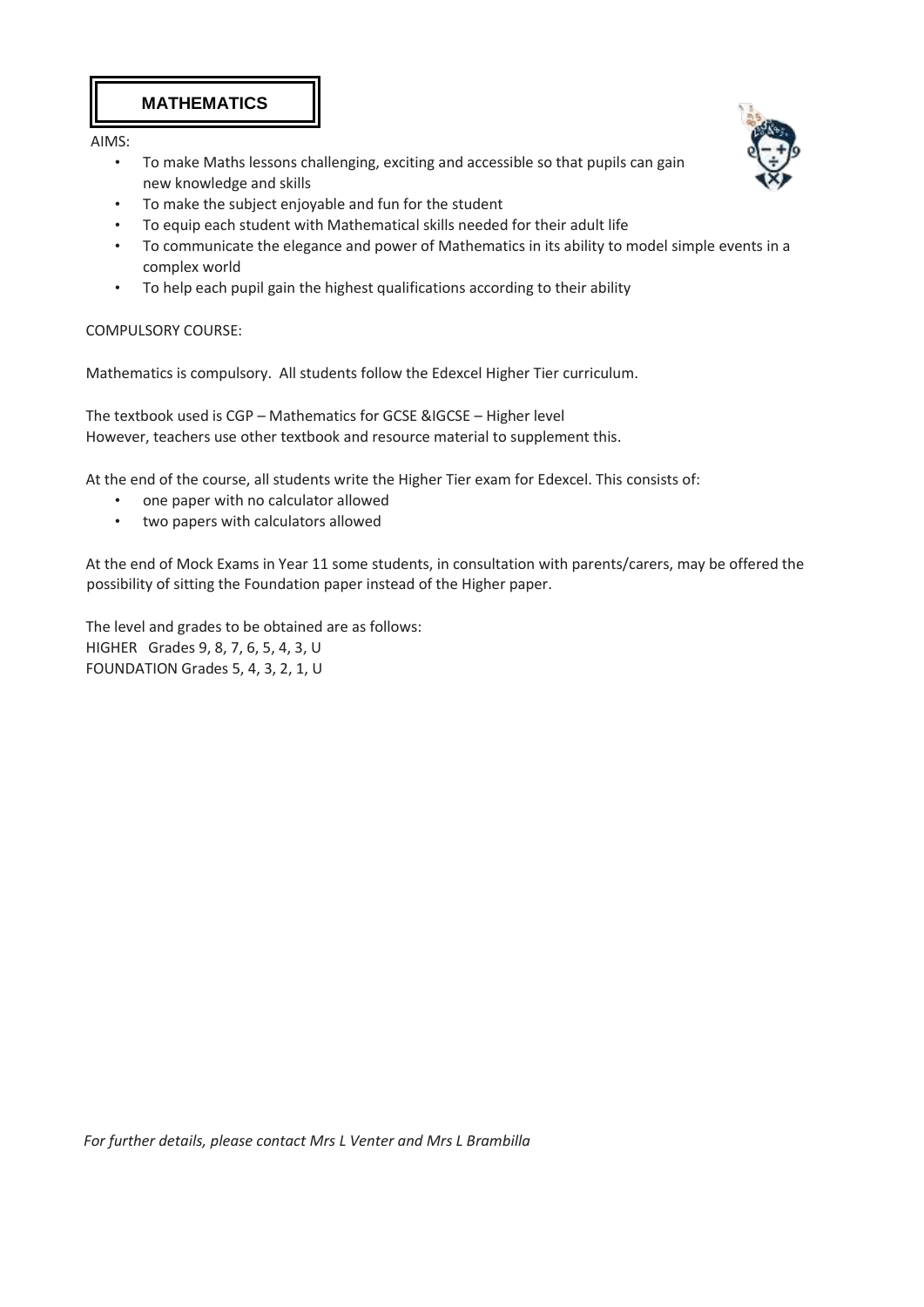**MUSIC** 

#### **GCSE Music at a glance**



This qualification is linear which means that students will sit all their exams and submit all their non-exam assessment at the end of the course.

### **Subject content**

- 1. Understanding music (40%)
- 2. Performing music (30%)
- 3. Composing music (30%)

## **Assessments**

## **Component 1: Understanding Music (40%)**

What is assessed:

- Listening
- Contextual understanding

How it is assessed:

Exam paper with listening exercises and written questions using excerpts of music. The exam takes in June.

# **Component 2: Performing Music (30%)**

What is assessed: Music Performance

How it is assessed:

As an instrumentalist and/or vocalist and/or via technology:

- Performance 1: Solo performance (36 marks)
- Performance 2: Ensemble performance (36 marks).

A minimum of four minutes of performance in total is required, of which a minimum of one minute must be the ensemble performance.

This component is 30% of GCSE marks.

Non-exam assessment (NEA) will be internally marked by teachers and externally moderated by AQA. Performances must be recorded in the year of certification.

# **Component 3: Composing Music (30%)**

What is assessed: Music Composition

How it is assessed:

- Composition 1: Composition to a brief
- Composition 2: Free composition.

A minimum of three minutes of music in total is required.

This component is 30% of GCSE marks.

Non-exam assessment (NEA) will be internally marked by teachers and externally moderated by AQA.

*For further information, please see Miss Ahn*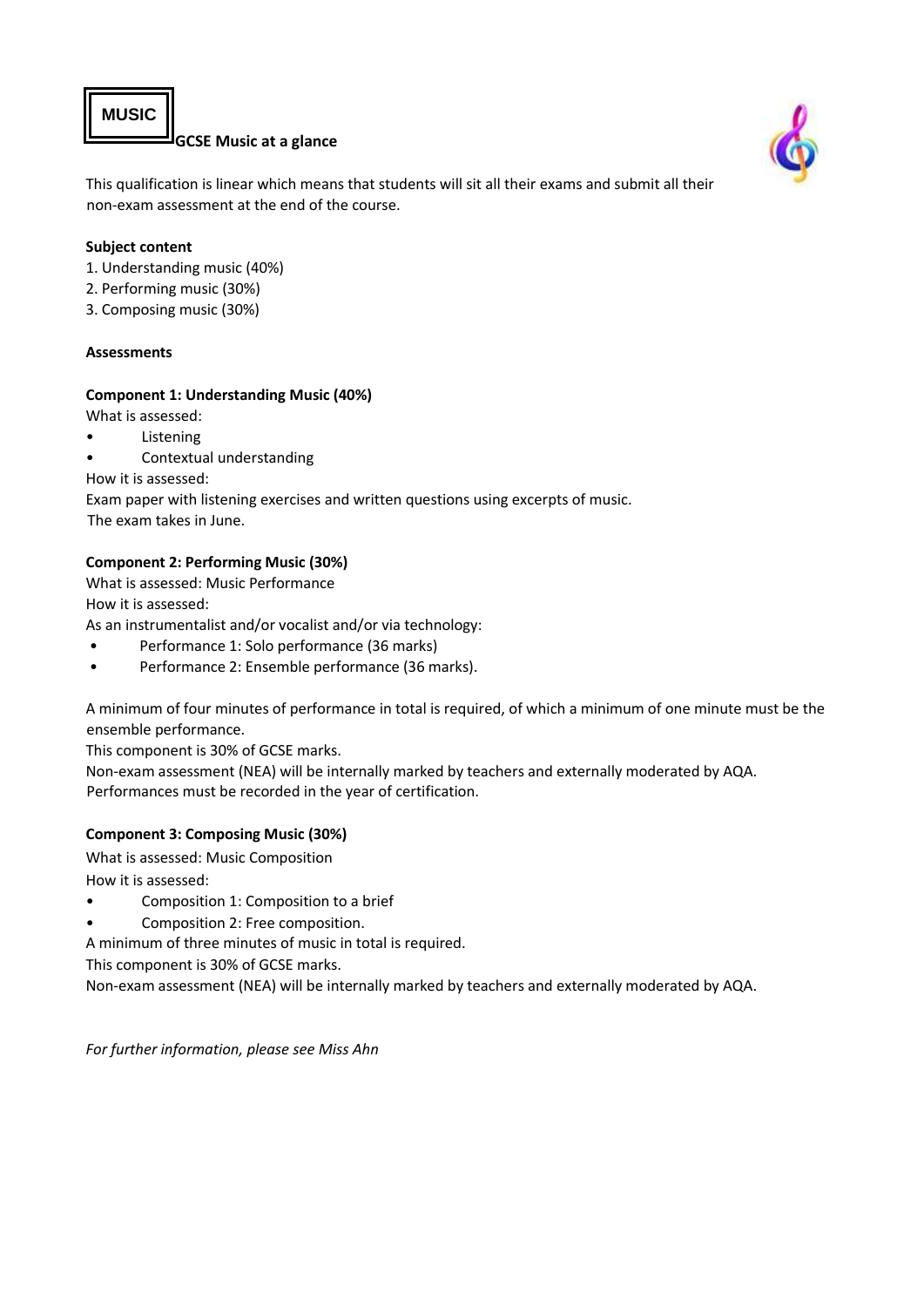# **RELIGIOUS STUDIES**

At Stanborough we study TWO religions. Christianity and Islam. In order to be awarded the OCR GCSE (9-1) in Religious Studies, students MUST sit two components from Component Group 1 (Components 01-05) and one



component from Component Group 2 (Components 06-10). Consequently, students will sit three papers in the OCR GCSE Religious Studies examination.

#### Aims and Learning Outcomes

Religious Studies classes provide our students with a safe learning environment in which they can question the world around them, while learning what the Bible teaches and internalizing fundamental British values such as tolerance and mutual respect. Religious Studies also promotes the critical thinking that will protect our students from radicalization by empowering each child to evaluate the beliefs and ideologies of various religious groups while also exploring their beliefs about the core teachings and practises of various religious groups.

Please note that while the focus will be on Christianity and Islam, students will explore core beliefs of some of the other religions listed by OCR as well as the attitudes of atheists to core Christian and Muslim beliefs. This will empower them to write with authority (where relevant) about the attitudes of people who are not Christian or Muslim to the religious beliefs and practises of Muslims and Christians. Students will also explore the place of Adventism within wider Christianity. Additionally, students with backgrounds in other faiths will be invited to share their religious beliefs and practises.

During the course, we will use notes, videos and source articles to explore the views of Christians, Muslim and nonbelievers on each issue. At the end of the two years, students will write the OCR GCSE examination.

There is no coursework for Religious Studies.

OCR's GCSE (9–1) in Religious Studies specification has been carefully designed to encourage our students to:

- develop knowledge and understanding of religions and nonreligious beliefs, such as atheism and humanism
- develop knowledge and understanding of religious beliefs, teachings and sources of wisdom and authority, including through their reading of key religious texts, other texts, and scriptures of the religions they are studying
- develop the ability to construct well-argued, wellinformed, balanced and structured written arguments, demonstrating their depth and breadth of understanding of the subject
- engage with questions of belief, value, meaning, purpose, truth, and their influence on human life
- reflect on and develop their own values, beliefs and attitudes in the light of what they have learnt and contribute to their preparation for adult life in a pluralistic society and global community
- demonstrate knowledge and understanding of two religions
- demonstrate knowledge and understanding of key sources of wisdom and authority including scripture and/or sacred texts, where appropriate, which support contemporary religious faith
- understand the influence of religion on individuals, communities and societies
- understand significant common and divergent views within religions and beliefs
- apply knowledge and understanding in order to analyse questions related to religious beliefs and values
- construct well-informed and balanced arguments on matters concerned with religious beliefs and values.

(Sourc[e: http://www.ocr.org.uk/Images/240547-specification-accredited-gcse-religious-studies-j625.pdf](http://www.ocr.org.uk/Images/240547-specification-accredited-gcse-religious-studies-j625.pdf) [\)](http://www.ocr.org.uk/Images/240547-specification-accredited-gcse-religious-studies-j625.pdf)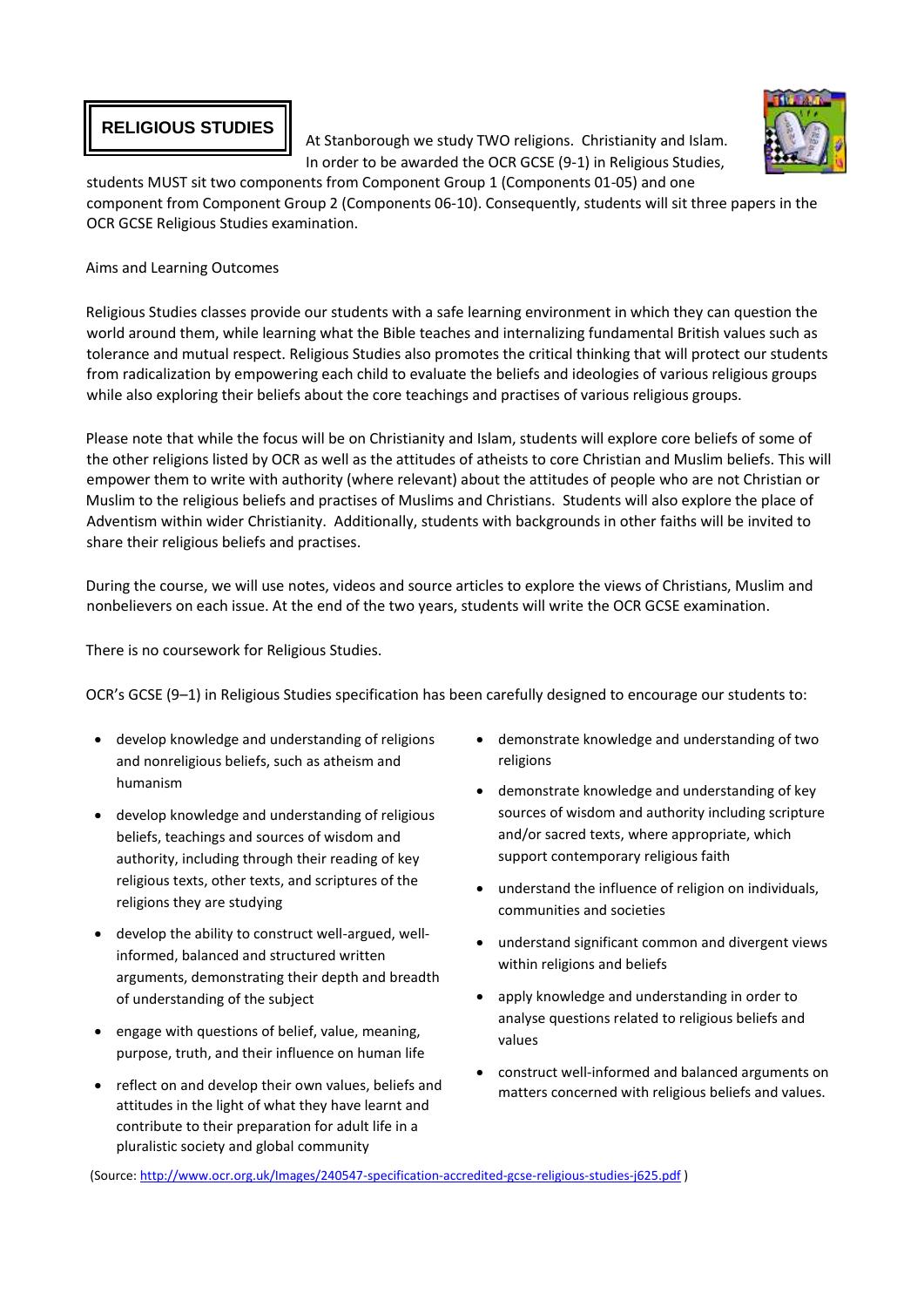Some of the topics to be covered are:

- the existence of God, gods and ultimate reality
- ways in which God, gods or ultimate reality might be understood; through revelation, visions, miracles or enlightenment
- religion, peace and conflict; violence, war, pacifism, terrorism, just war theory, holy war
- the role of religion and belief in 21st century conflict and peace making; the concepts of justice, forgiveness and reconciliation
- dialogue within and between religions and non-religious beliefs
- how those with religious and non-religious beliefs respond to critiques of their beliefs including the study of a range of attitudes towards those with different religious views – inclusivist, exclusivist and pluralist approaches
- relationships and families
- religious teachings about the nature and purpose of families in the 21st century, sex, marriage, cohabitation and divorce
- Issues related to the nature and purpose of families; roles of men and women; equality; gender prejudice and discrimination

In relation to each topic, students learn:

- What the teachings of the Bible, Christian churches & other religions are
- What laws apply
- What the opposing arguments are
- How to explore a range of views
- How to construct effective arguments